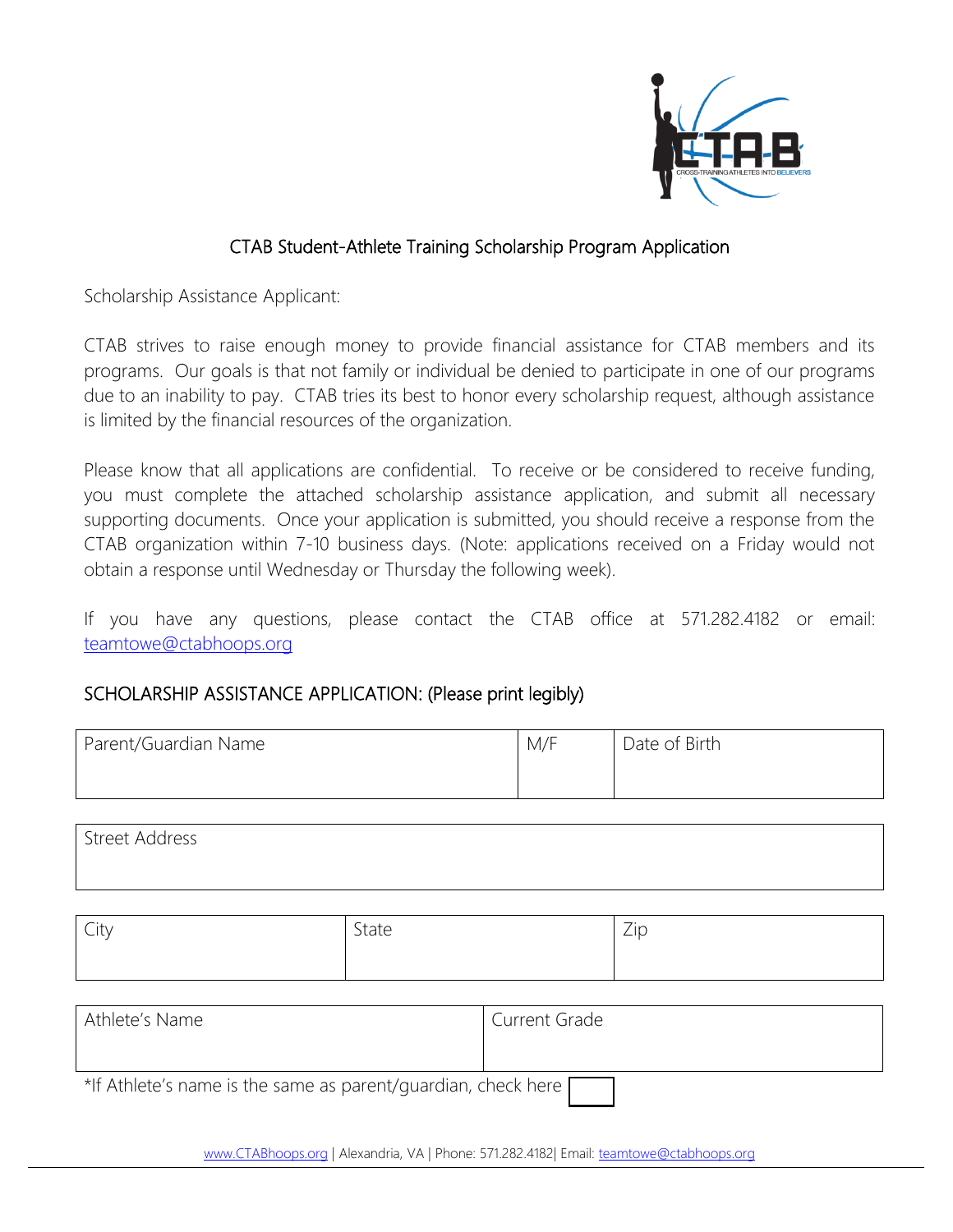| Email Address                                                                                                                                                | Phone Number |  |
|--------------------------------------------------------------------------------------------------------------------------------------------------------------|--------------|--|
| Has the athlete attended a CTAB training, camp, or clinic before?<br>YES<br><b>NO</b><br>*If answered 'YES', please list the days and times he/she attended. |              |  |
|                                                                                                                                                              |              |  |
| Which program are you requesting financial assistance for?<br>*Please list the specific program, including date/time, you are requesting assistance          |              |  |
|                                                                                                                                                              |              |  |

\*Please describe why the Athlete needs and could benefit from the CTAB program.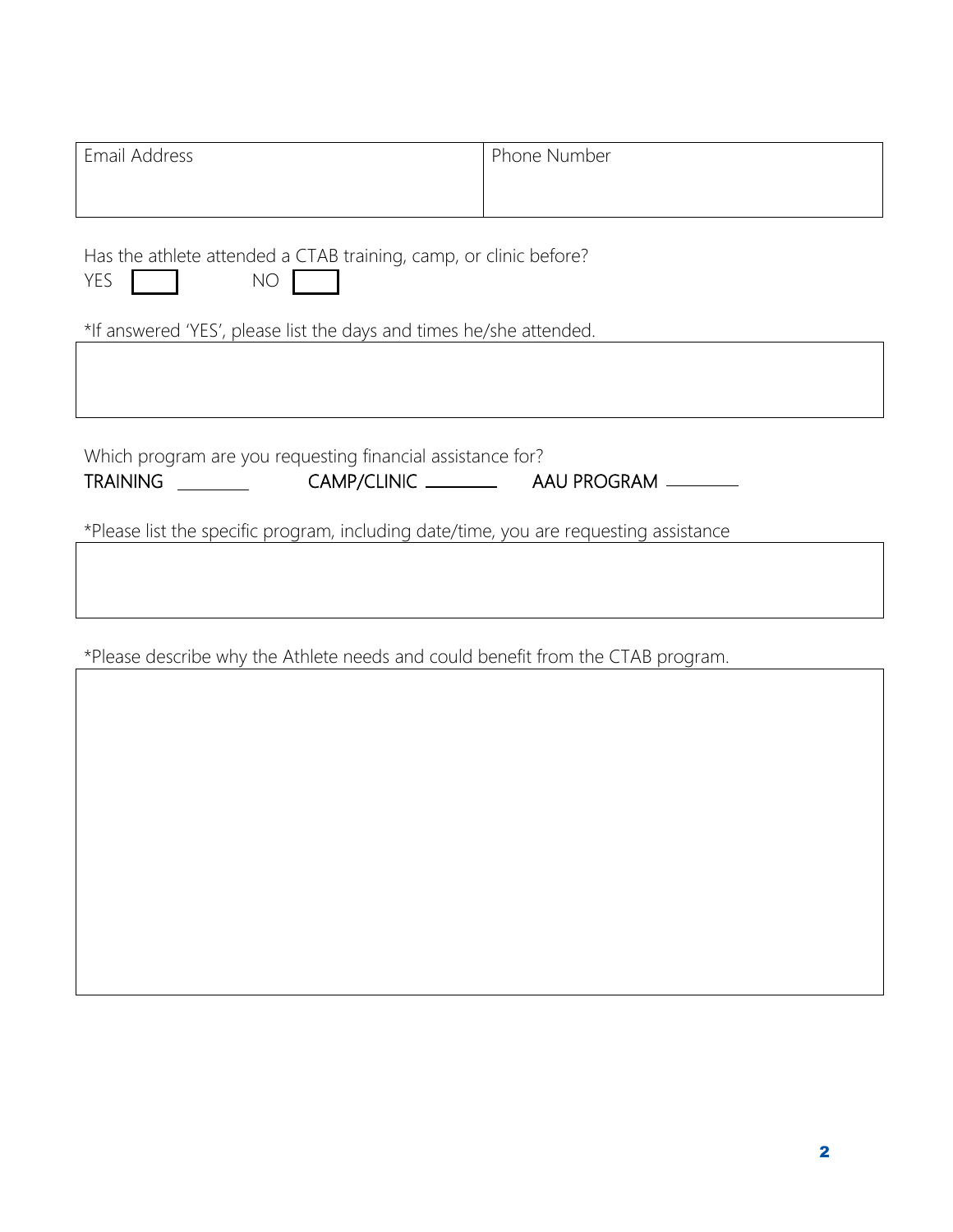# FINANCIAL INFORMATION: (Please print legibly)

\*Please provide a detailed summary outlining your financial needs.

\*Parent/Guardian/Athlete, what amount could you invest towards the program for your Athlete?

\*Please provided any additional information you feel may be helpful for us to know.